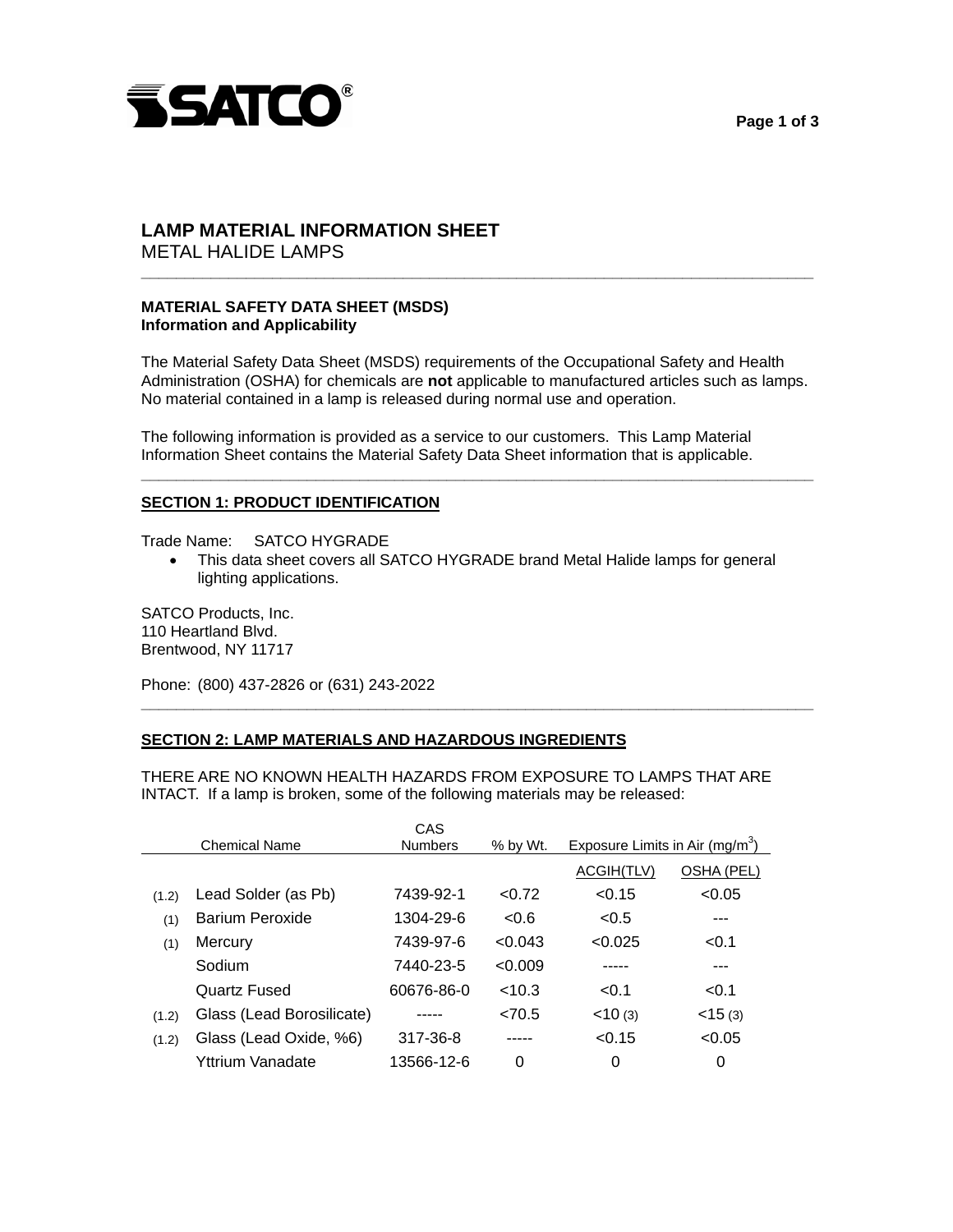## **Metal Halide Lamps - Page 2 of 3**

- 1) These chemicals are subject to the reporting requirements of section 313 of Title III of the Superfund Amendments are Reauthorization Act of 1986 and 40 CFR Part 372.
- 2) The lead in this product is one of the substances known to the state of California to cause reproductive toxicity if ingested. California Safe Drinking Water and Toxic Enforcement Act of 1986.

**\_\_\_\_\_\_\_\_\_\_\_\_\_\_\_\_\_\_\_\_\_\_\_\_\_\_\_\_\_\_\_\_\_\_\_\_\_\_\_\_\_\_\_\_\_\_\_\_\_\_\_\_\_\_\_\_\_\_\_\_\_\_\_\_\_\_\_\_\_\_\_\_\_\_\_\_\_** 

**\_\_\_\_\_\_\_\_\_\_\_\_\_\_\_\_\_\_\_\_\_\_\_\_\_\_\_\_\_\_\_\_\_\_\_\_\_\_\_\_\_\_\_\_\_\_\_\_\_\_\_\_\_\_\_\_\_\_\_\_\_\_\_\_\_\_\_\_\_\_\_\_\_\_\_\_\_** 

**\_\_\_\_\_\_\_\_\_\_\_\_\_\_\_\_\_\_\_\_\_\_\_\_\_\_\_\_\_\_\_\_\_\_\_\_\_\_\_\_\_\_\_\_\_\_\_\_\_\_\_\_\_\_\_\_\_\_\_\_\_\_\_\_\_\_\_\_\_\_\_\_\_\_\_\_\_** 

**\_\_\_\_\_\_\_\_\_\_\_\_\_\_\_\_\_\_\_\_\_\_\_\_\_\_\_\_\_\_\_\_\_\_\_\_\_\_\_\_\_\_\_\_\_\_\_\_\_\_\_\_\_\_\_\_\_\_\_\_\_\_\_\_\_\_\_\_\_\_\_\_\_\_\_\_\_** 

3) Limits as nuisance particulate.

#### **SECTION 3: PHYSICAL/CHEMICAL PROPERTIES**

Not Applicable to Intact lamp.

#### **SECTION 4: FIRE AND EXPLOSION HAZARDS**

Not applicable. Under extreme high temperatures, the glass might melt or crack.

#### **SECTION 5: REACTIVITY DATA**

 Stability: Lamp is stable. Incompatibility: None for intact lamp. Hazardous Polymerization: Will not occur..

#### **SECTION 6: HEALTH HAZARDS**

 EXPOSURE TO INTACT LAMPS DOES NOT POSE ANY KNOWN HEALTH HAZARDS. No adverse effects are expected from occasional exposure to broken lamps. As a matter of good practice, avoid prolonged for frequent exposure to broken lamps unless there is adequate ventilation. The major hazard from broken lamps is the possibility of sustaining glass cuts.

 EFFECTS OF OVEREXPOSURE TO BROKEN LAMPS BY INHALATION, INGESTION, OR CONTACT (SKIN OR EYE):

<u>Barium Peroxide</u> – May be fatal if swallowed. Harmful dust. Avoid skin and eye contact.

Lead – Ingestion and inhalation of lead dust or fume must be avoided. Irritation of the eyes and respiratory tract may occur. Excessive lead absorption is toxic and may include symptoms such as anemia, weakness, abdominal pain, and kidney disease.

 Mercury – Exposure to high concentrations of vapors for brief periods can cause acute symptoms such as pneumonitis, chest pains, shortness of breath, coughing, gingivitis, salivation and possible stomatitis. May cause redness and irritation as a result of contact with skin and/or eyes.

<u>Quartz Fused</u> – Fibrosis of the lungs causing shortness of breath and coughing has been associated with silica exposure.

Sodium – Skin contact can cause thermal and/or alkali burns. Fumes from burning sodium are highly irritating to skin, eyes and mucous membranes